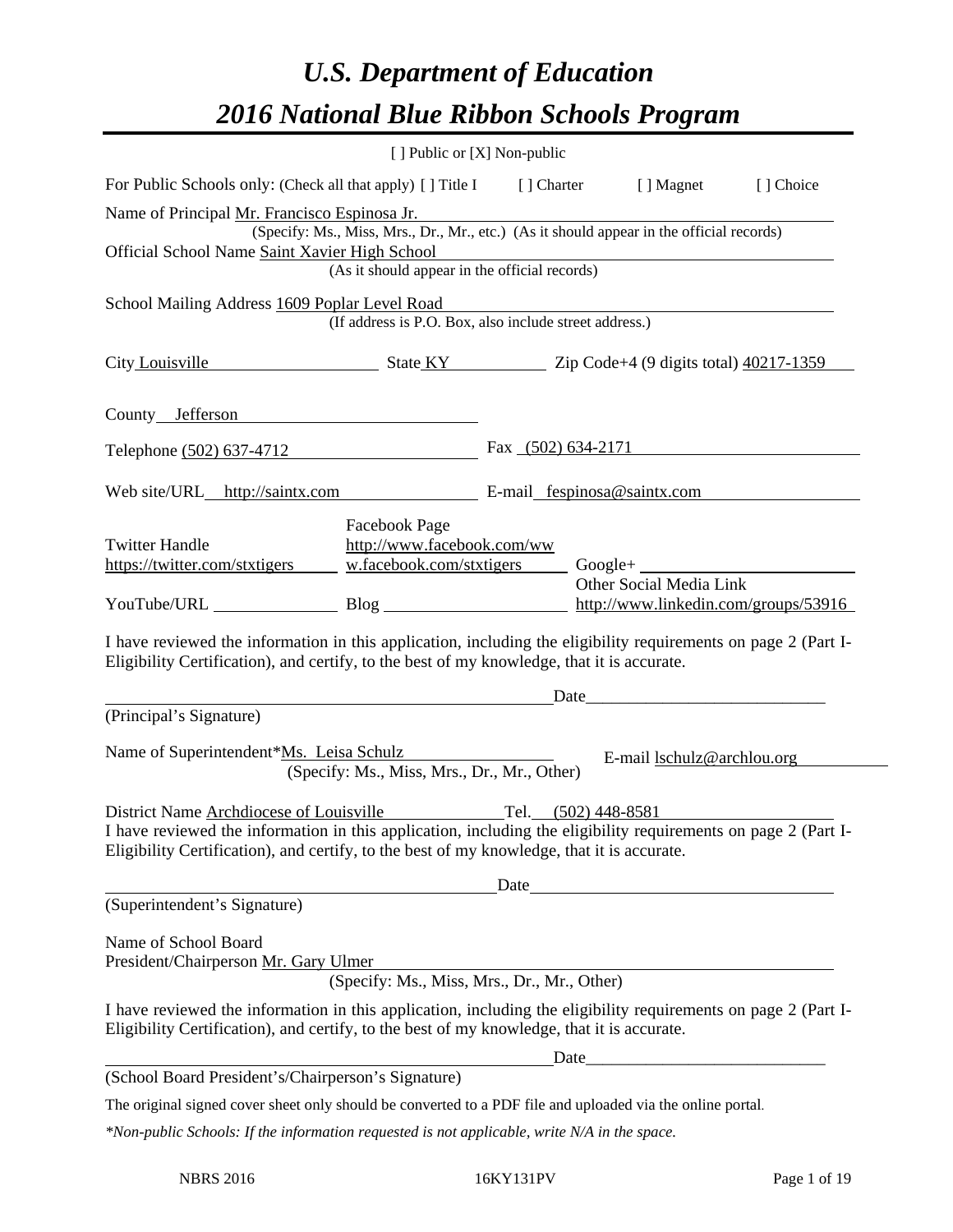The signatures on the first page of this application (cover page) certify that each of the statements below, concerning the school's eligibility and compliance with U.S. Department of Education and National Blue Ribbon Schools requirements, are true and correct.

- 1. The school configuration includes one or more of grades K-12. (Schools on the same campus with one principal, even a K-12 school, must apply as an entire school.)
- 2. The public school has met their state's accountability requirements (i.e., avoided sanctions) in participation, performance in reading (or English language arts) and mathematics, and other academic indicators (i.e., attendance rate and graduation rate) using the most recent accountability results available for the year prior to nomination.
- 3. To meet final eligibility, a public school must meet the state's accountability requirements (i.e., avoided sanctions) in participation, performance in reading (or English language arts) and mathematics, and other academic indicators (i.e., attendance rate and graduation rate) for the year in which they are nominated (2015-2016) and be certified by the state representative. Any status appeals must be resolved at least two weeks before the awards ceremony for the school to receive the award.
- 4. If the school includes grades 7 or higher, the school must have foreign language as a part of its curriculum.
- 5. The school has been in existence for five full years, that is, from at least September 2010 and each tested grade must have been part of the school for the past three years.
- 6. The nominated school has not received the National Blue Ribbon Schools award in the past five years: 2011, 2012, 2013, 2014, or 2015.
- 7. The nominated school has no history of testing irregularities, nor have charges of irregularities been brought against the school at the time of nomination. The U.S. Department of Education reserves the right to disqualify a school's application and/or rescind a school's award if irregularities are later discovered and proven by the state.
- 8. The nominated school or district is not refusing Office of Civil Rights (OCR) access to information necessary to investigate a civil rights complaint or to conduct a district-wide compliance review.
- 9. The OCR has not issued a violation letter of findings to the school district concluding that the nominated school or the district as a whole has violated one or more of the civil rights statutes. A violation letter of findings will not be considered outstanding if OCR has accepted a corrective action plan from the district to remedy the violation.
- 10. The U.S. Department of Justice does not have a pending suit alleging that the nominated school or the school district as a whole has violated one or more of the civil rights statutes or the Constitution's equal protection clause.
- 11. There are no findings of violations of the Individuals with Disabilities Education Act in a U.S. Department of Education monitoring report that apply to the school or school district in question; or if there are such findings, the state or district has corrected, or agreed to correct, the findings.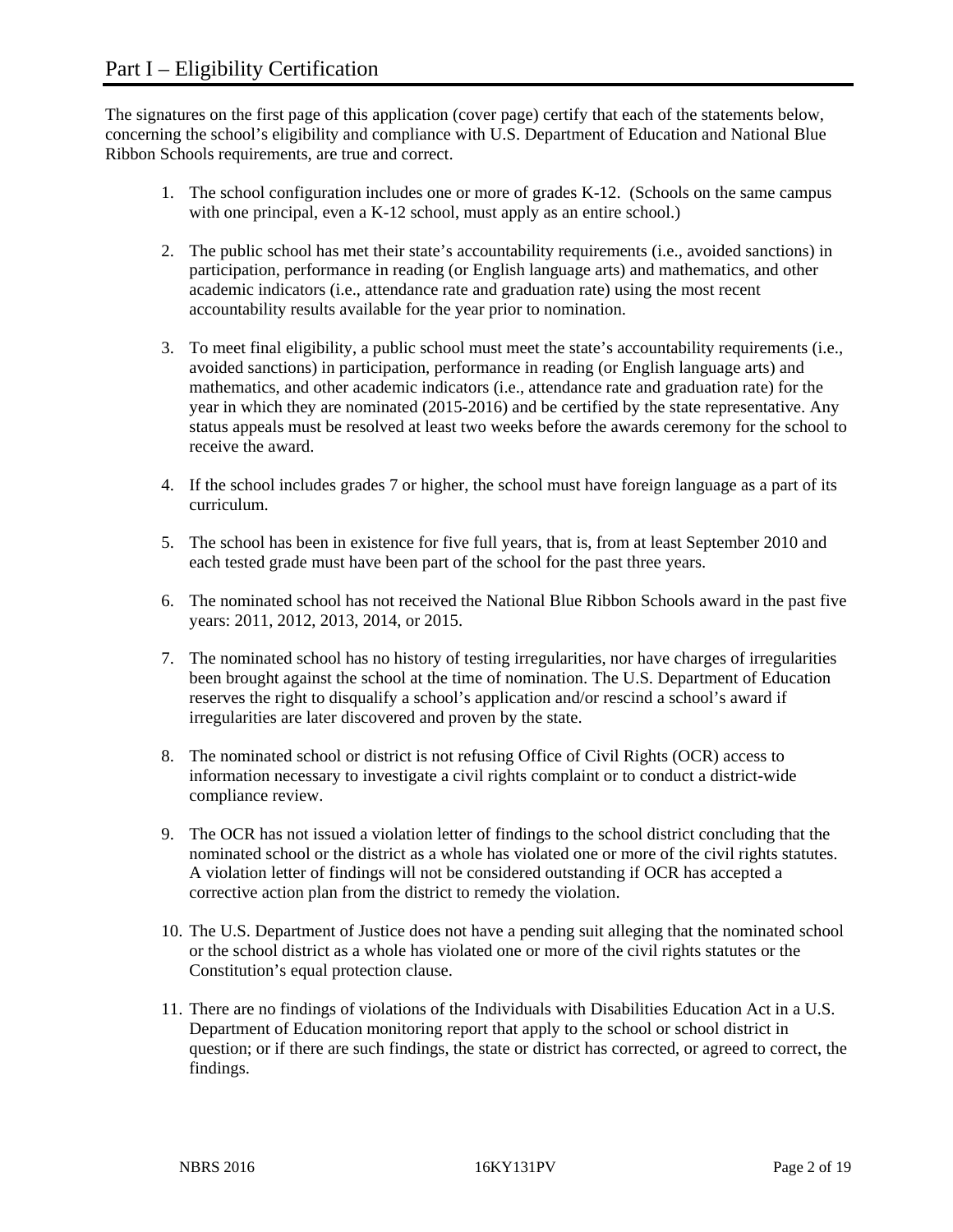#### **Data should be provided for the most recent school year (2015-2016) unless otherwise stated.**

**DISTRICT** (Question 1 is not applicable to non-public schools)

| Τ. | Number of schools in the district<br>(per district designation): | 0 Elementary schools (includes $K-8$ )<br>0 Middle/Junior high schools |
|----|------------------------------------------------------------------|------------------------------------------------------------------------|
|    |                                                                  | 0 High schools<br>$0 K-12$ schools                                     |

0 TOTAL

**SCHOOL** (To be completed by all schools)

2. Category that best describes the area where the school is located:

[X] Urban or large central city

- [ ] Suburban with characteristics typical of an urban area
- [ ] Suburban
- [ ] Small city or town in a rural area
- [ ] Rural
- 3. Number of students as of October 1, 2015 enrolled at each grade level or its equivalent in applying school:

| Grade                           | # of         | # of Females | <b>Grade Total</b> |
|---------------------------------|--------------|--------------|--------------------|
|                                 | <b>Males</b> |              |                    |
| <b>PreK</b>                     | 0            | 0            | 0                  |
| $\mathbf K$                     | 0            | 0            | 0                  |
| 1                               | 0            | 0            | 0                  |
| 2                               | 0            | 0            | 0                  |
| 3                               | 0            | 0            | 0                  |
| 4                               | 0            | 0            | $\mathbf{\Omega}$  |
| 5                               | 0            | 0            | $\mathbf{\Omega}$  |
| 6                               | 0            | 0            | 0                  |
| 7                               | 0            | 0            | 0                  |
| 8                               | 0            | 0            | 0                  |
| 9                               | 311          | 0            | 311                |
| 10                              | 367          | 0            | 367                |
| 11                              | 337          | 0            | 337                |
| 12 or higher                    | 316          | 0            | 316                |
| <b>Total</b><br><b>Students</b> | 1331         | 0            | 1331               |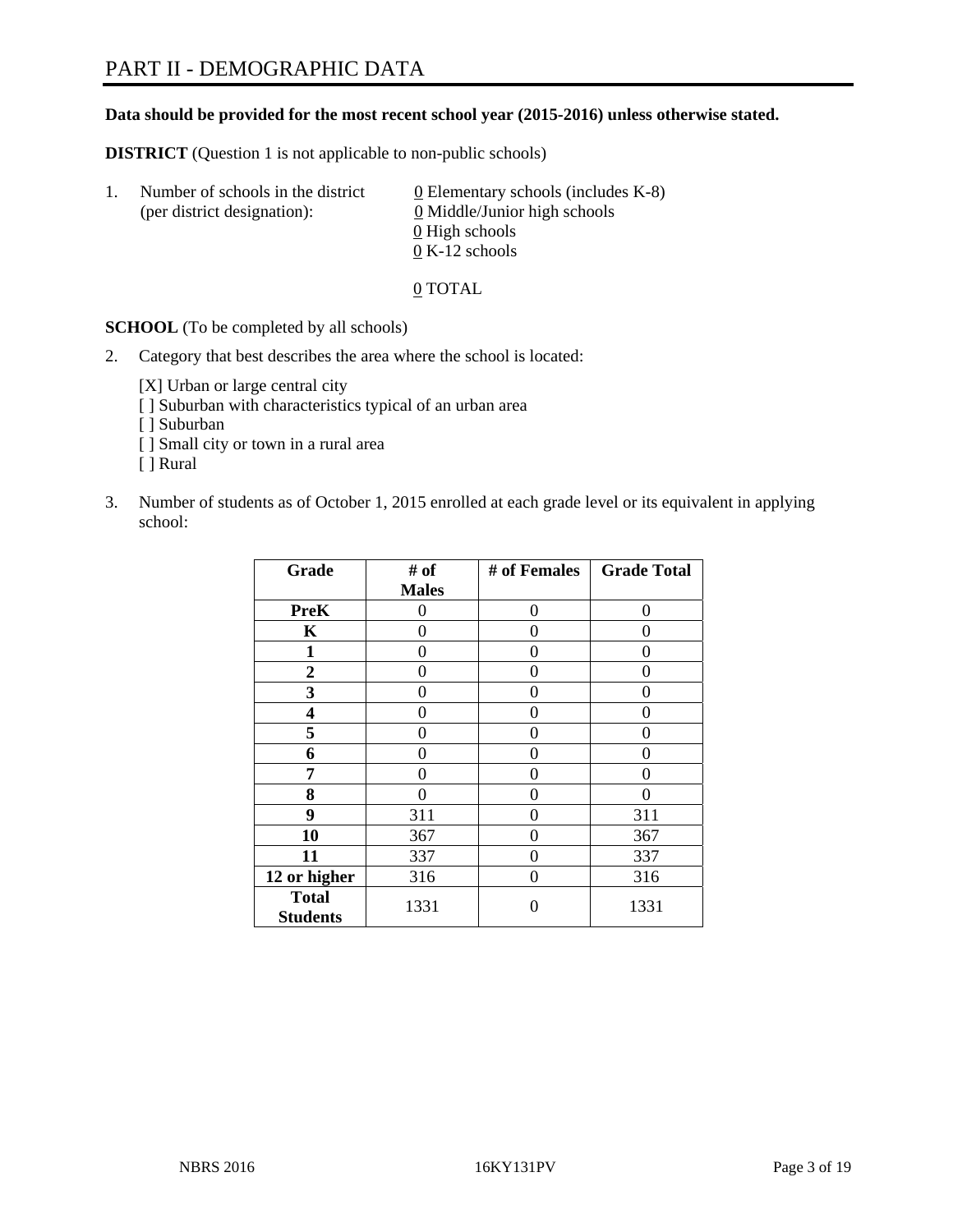4. Racial/ethnic composition of  $\qquad 0\%$  American Indian or Alaska Native the school: 1 % Asian

2 % Black or African American

- 2 % Hispanic or Latino
- 1 % Native Hawaiian or Other Pacific Islander
- 92 % White
- 2 % Two or more races
	- **100 % Total**

(Only these seven standard categories should be used to report the racial/ethnic composition of your school. The Final Guidance on Maintaining, Collecting, and Reporting Racial and Ethnic Data to the U.S. Department of Education published in the October 19, 2007 *Federal Register* provides definitions for each of the seven categories.)

5. Student turnover, or mobility rate, during the 2014 – 2015 school year: 2%

This rate should be calculated using the grid below. The answer to (6) is the mobility rate.

| <b>Steps For Determining Mobility Rate</b>    | Answer |  |
|-----------------------------------------------|--------|--|
| (1) Number of students who transferred to     |        |  |
| the school after October 1, 2014 until the    | 4      |  |
| end of the 2014-2015 school year              |        |  |
| (2) Number of students who transferred        |        |  |
| from the school after October 1, 2014 until   | 21     |  |
| the end of the 2014-2015 school year          |        |  |
| (3) Total of all transferred students [sum of | 25     |  |
| rows $(1)$ and $(2)$ ]                        |        |  |
| (4) Total number of students in the school as | 1356   |  |
| of October 1, 2014                            |        |  |
| (5) Total transferred students in row (3)     | 0.018  |  |
| divided by total students in row (4)          |        |  |
| $(6)$ Amount in row $(5)$ multiplied by 100   | っ      |  |

6. English Language Learners (ELL) in the school:  $0\%$ 

0 Total number ELL

Specify each non-English language represented in the school (separate languages by commas):

7. Students eligible for free/reduced-priced meals: 4 %

Total number students who qualify: 59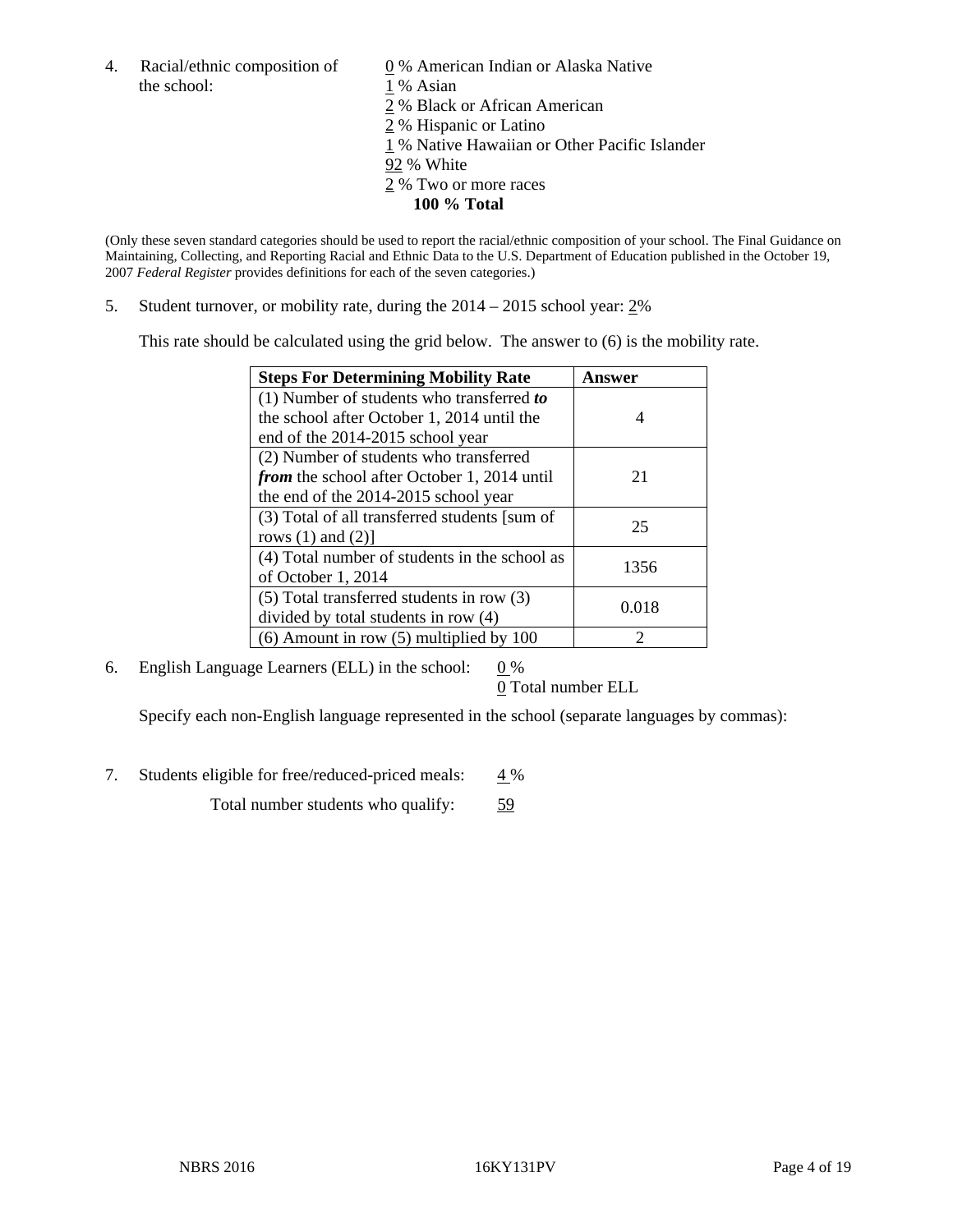Indicate below the number of students with disabilities according to conditions designated in the Individuals with Disabilities Education Act. Do not add additional conditions. It is possible that students may be classified in more than one condition.

| 6 Autism                              | 5 Orthopedic Impairment                 |
|---------------------------------------|-----------------------------------------|
| 0 Deafness                            | 118 Other Health Impaired               |
| 0 Deaf-Blindness                      | 28 Specific Learning Disability         |
| 4 Emotional Disturbance               | 2 Speech or Language Impairment         |
| 10 Hearing Impairment                 | $0$ Traumatic Brain Injury              |
| 0 Mental Retardation                  | 4 Visual Impairment Including Blindness |
| $\underline{0}$ Multiple Disabilities | 2 Developmentally Delayed               |

- 9. Number of years the principal has been in her/his position at this school:  $\frac{4}{3}$
- 10. Use Full-Time Equivalents (FTEs), rounded to nearest whole numeral, to indicate the number of school staff in each of the categories below:

|                                       | <b>Number of Staff</b> |
|---------------------------------------|------------------------|
| Administrators                        | h                      |
| Classroom teachers                    | 112                    |
| Resource teachers/specialists         |                        |
| e.g., reading, math, science, special | 5                      |
| education, enrichment, technology,    |                        |
| art, music, physical education, etc.  |                        |
| Paraprofessionals                     |                        |
| Student support personnel             |                        |
| e.g., guidance counselors, behavior   |                        |
| interventionists, mental/physical     |                        |
| health service providers,             |                        |
| psychologists, family engagement      |                        |
| liaisons, career/college attainment   |                        |
| coaches, etc.                         |                        |

11. Average student-classroom teacher ratio, that is, the number of students in the school divided by the FTE of classroom teachers, e.g.,  $22:1$  12:1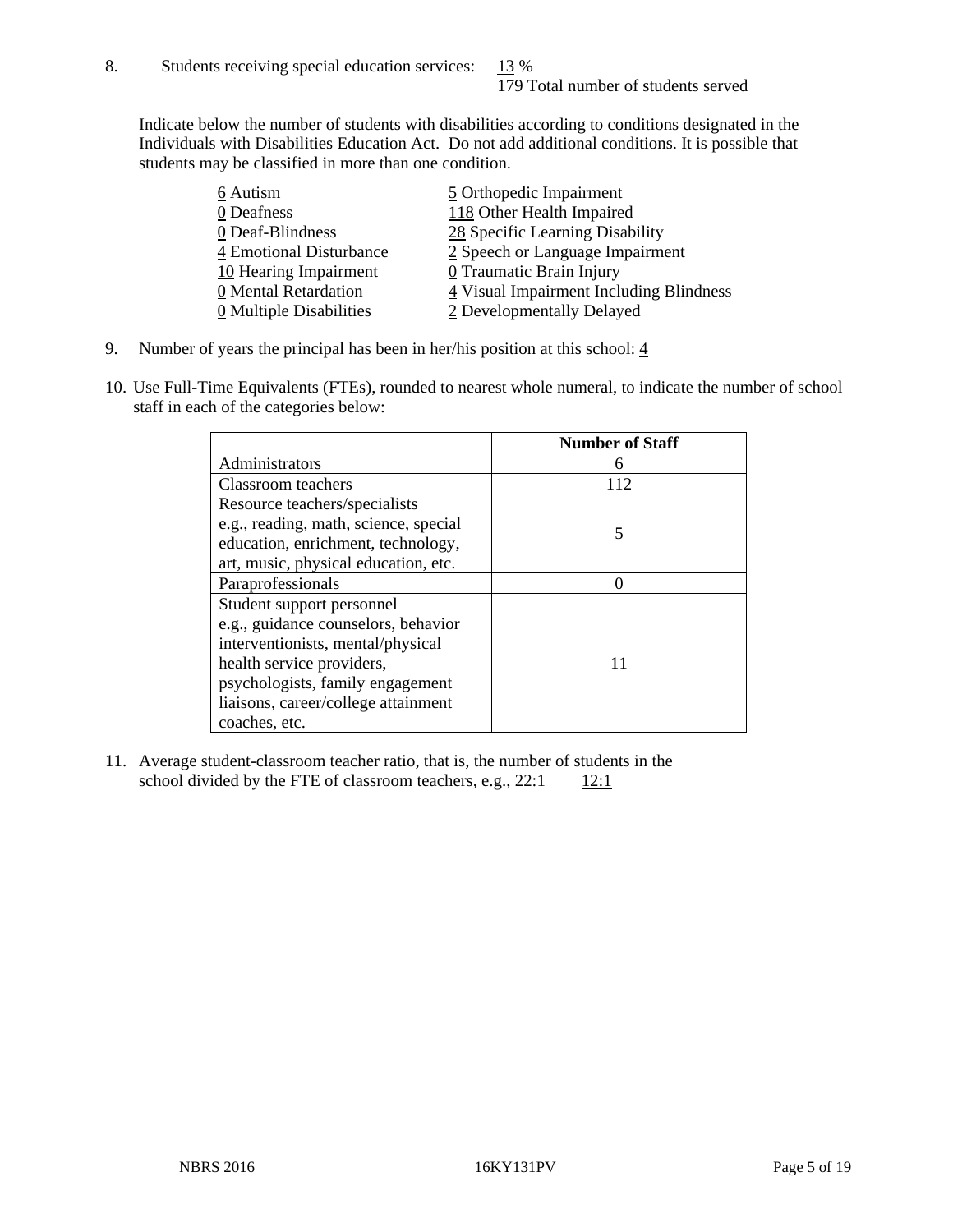12. Show daily student attendance rates. Only high schools need to supply yearly graduation rates.

| <b>Required Information</b> | 2014-2015 | 2013-2014 | $2012 - 2013$ | 2011-2012 | 2010-2011 |
|-----------------------------|-----------|-----------|---------------|-----------|-----------|
| Daily student attendance    | ว7%       | 97%       | 98%           | 77%       | 97%       |
| High school graduation rate | 99%       | 99%       | 99%           | 99%       | 99%       |

#### 13. **For high schools only, that is, schools ending in grade 12 or higher.**

Show percentages to indicate the post-secondary status of students who graduated in Spring 2015.

| <b>Post-Secondary Status</b>                  |       |
|-----------------------------------------------|-------|
| Graduating class size                         | 310   |
| Enrolled in a 4-year college or university    | 93%   |
| Enrolled in a community college               | 4%    |
| Enrolled in career/technical training program | 1%    |
| Found employment                              | 0%    |
| Joined the military or other public service   | $1\%$ |
| Other                                         | 1%    |

14. Indicate whether your school has previously received a National Blue Ribbon Schools award. Yes X No

If yes, select the year in which your school received the award. 1993

15. In a couple of sentences, provide the school's mission or vision statement.

Saint Xavier, a Catholic college preparatory high school, engages young men in rigorous academic and extracurricular programs that foster respect, honor, and service to God.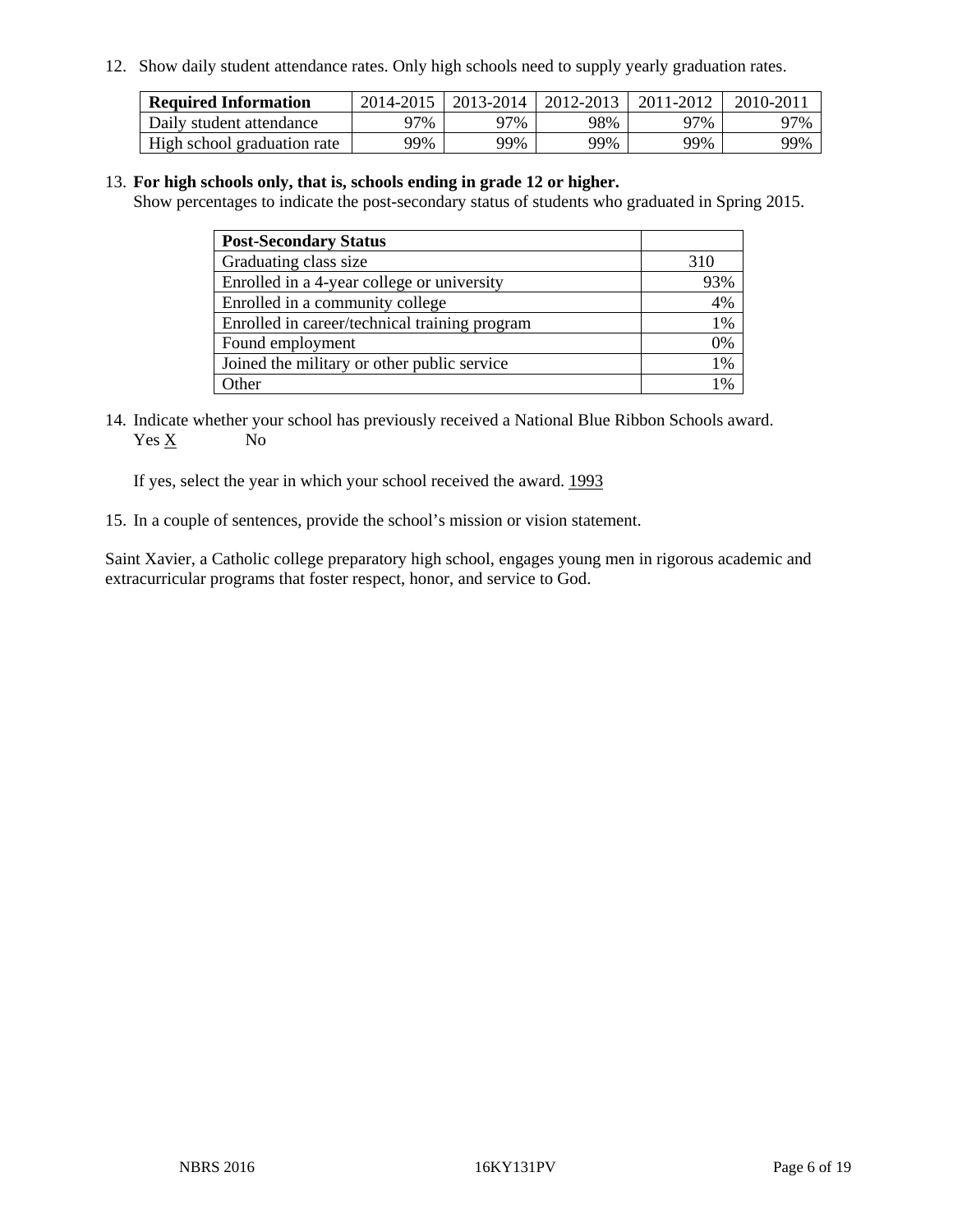# PART III – SUMMARY

As a college preparatory school for young men in grades 9-12 celebrating its 151st year, Saint Xavier admits students of diverse faiths and abilities who demonstrate potential for completing our four-year, liberal arts and sciences curriculum and who desire a Catholic education. Our programs of study challenge students to grow intellectually and to think critically, welcoming students with different learning styles and mild learning differences. Exceptional instruction, guidance and coaching build enduring relationships while helping students to develop leadership skills, self-discipline and the attitudes essential for higher educational success and for becoming confident, capable and responsible stewards in a global society. With an alumni base of over 18,000 living graduates in all 50 states and 20 countries, Saint Xavier graduates have had a dramatic impact on events in business, politics, medicine, judicial venues, and virtually every field of human endeavor over the last 151 years. Current enrollment stands at 1331, and the school was most recently reaccredited in 2014 by the Southern Association for Independent Schools and the Southern Association of Colleges and Schools.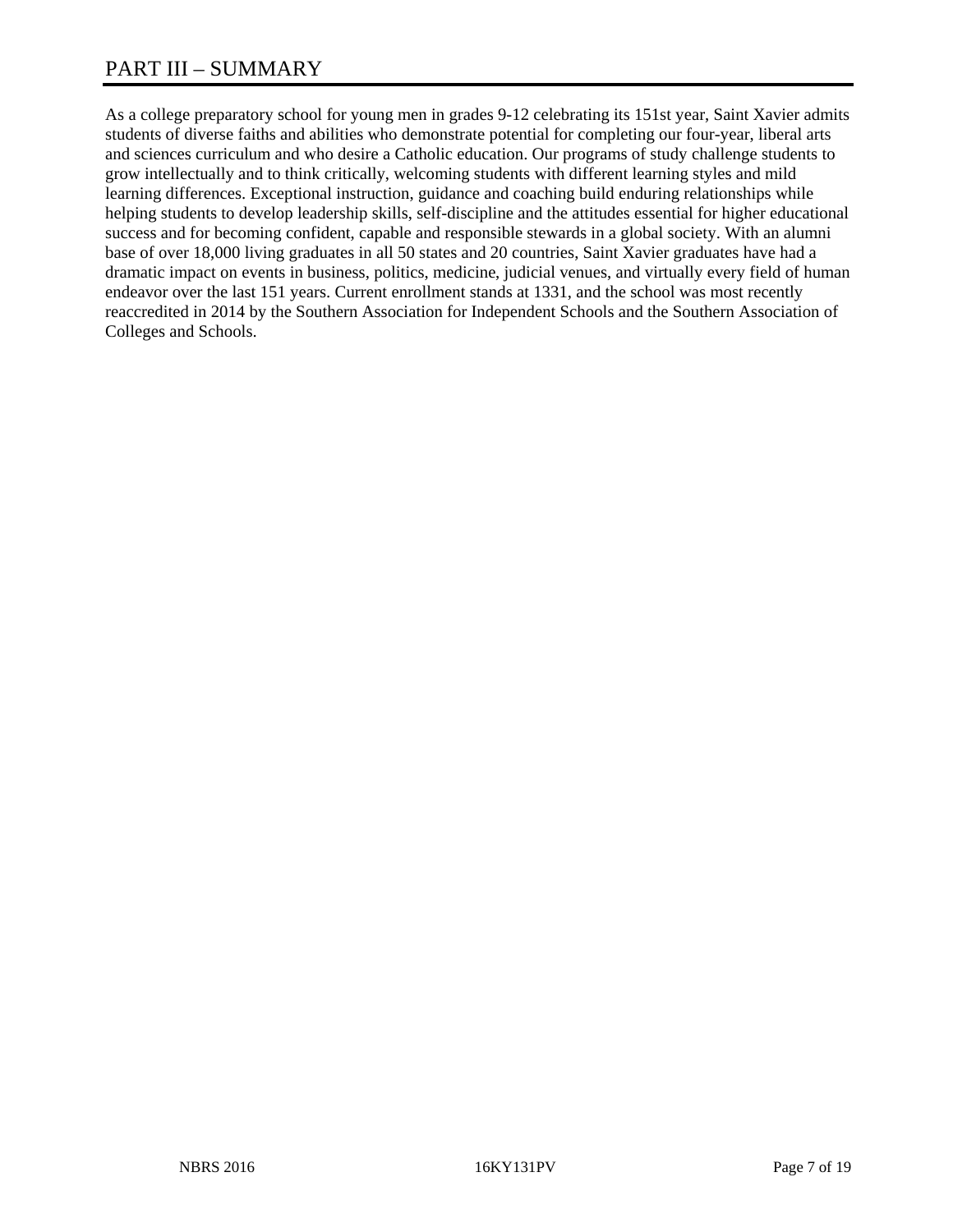community's indigent population. Involving over 320 students and teachers since 2006, the program has been the subject of a television documentary and has sparked the creation of similar programs in other cities.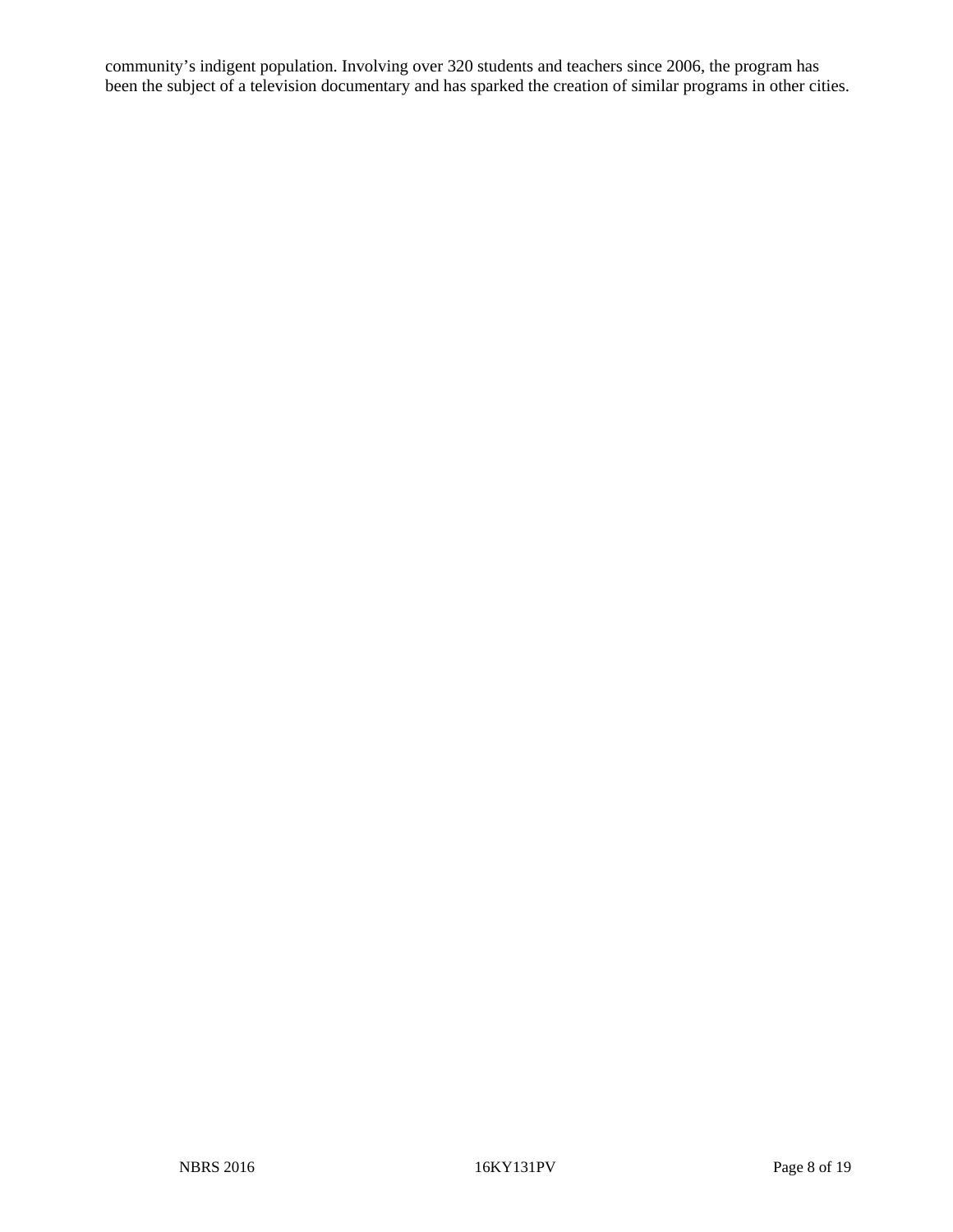## **1. Core Curriculum:**

The curricular requirements for graduation at Saint Xavier exceed those mandated by the state of Kentucky. For students requiring remediation in reading and writing, an additional class period is required freshman year to focus on the essentials of reading comprehension and written organization, which will benefit their performance in all curricular areas. A freshman course in essential skills also helps students who struggle to develop appropriate organizational and study habits in varied curricular areas, with particular focus on subject-specific techniques. Because students are ability grouped in classes each of their four years, most courses are offered at both academic and honors levels to address students' skills and level of motivation more appropriately. Curriculum maps - comprised of content, skills, and assessments for each of the courses - are aligned with the ACT college readiness benchmarks and meet or exceed the Common Core Standards. These very deliberately chosen approaches address, as far as is possible, each student's academic needs.

Students must have four years of English beginning with a year of focused study in grammar and writing to develop as flexible and expressive writers. Because our freshmen come from over 70 different schools, this foundational year provides a solid grounding for writing development and analytical study of reading passages that will be applicable to all subject areas. In the years that follow, students study American, British, and world literature, with a concerted effort to introduce contemporary writers each year. Critical analysis for voice, rhetorical techniques, diction, syntax, and literary devices for theme development are focal points and are built upon each year to work beyond formulaic composition to teach students to provide multi-faceted support for a premise. Students may take AP literature and AP language/composition in their junior and senior years.

The social studies curriculum begins with a geography course designed to serve as a cultural framework and historical context for the world civilizations and United States history courses which follow. Students may choose to take an additional course beyond the three required in this area to pursue an area of interest or expertise. Six Advanced Placement options are available in the social studies or social sciences areas for students who are motivated and show promise in these areas. Elective courses offered during the junior and senior year for all academic levels focus on philosophy, government, and psychology to round students' understanding of human thought and interaction within historical context. Ability grouping continues through all four years to tailor pace and skill development to students' individual capabilities.

The three-year science requirement includes biology and chemistry for all students; 99% of the class of 2015 was also enrolled in a physics course during the junior or senior year. Foundational lab skills are taught in a graduated sequence to provide for application of scientific concepts specific to each course. For students who require additional instruction and practice in a lab environment, Introduction to Physical Science provides a particular focus on improving those skills prior to their chemistry course. A fourth course may be chosen from anatomy, environmental science, engineering, or forensic science. For those students who are motivated and who show particular promise in science, four Advanced Placement courses are available, as is an independent science research course designed to partner students with members of the local community in the student's focused area of scientific interest. As a co-curricular offering for students interested in expanded opportunities with STEM (Science, Technology, Engineering, Math) related subjects, Saint Xavier partners with the National Air and Space Education Institute to allow students to investigate aerospace pathway concentrations through online coursework and hands-on experience at Louisville's Bowman Field airport.

Four full years of mathematics are required at Saint Xavier. Approximately 50% of the incoming freshmen begin with geometry and proceed at an accelerated pace to reach an Advanced Placement calculus course as seniors. It is possible, however, for students beginning in Algebra I to reach that same end through accelerated coursework on another path. As is true for other curricular areas, both academic and honors course options allow students to work at their own ability level through algebra I, geometry, algebra II, precalculus, and calculus. In addition to the two Advanced Placement options in calculus, students may also enroll in Advanced Placement statistics, multi-variable calculus 3, or linear algebra.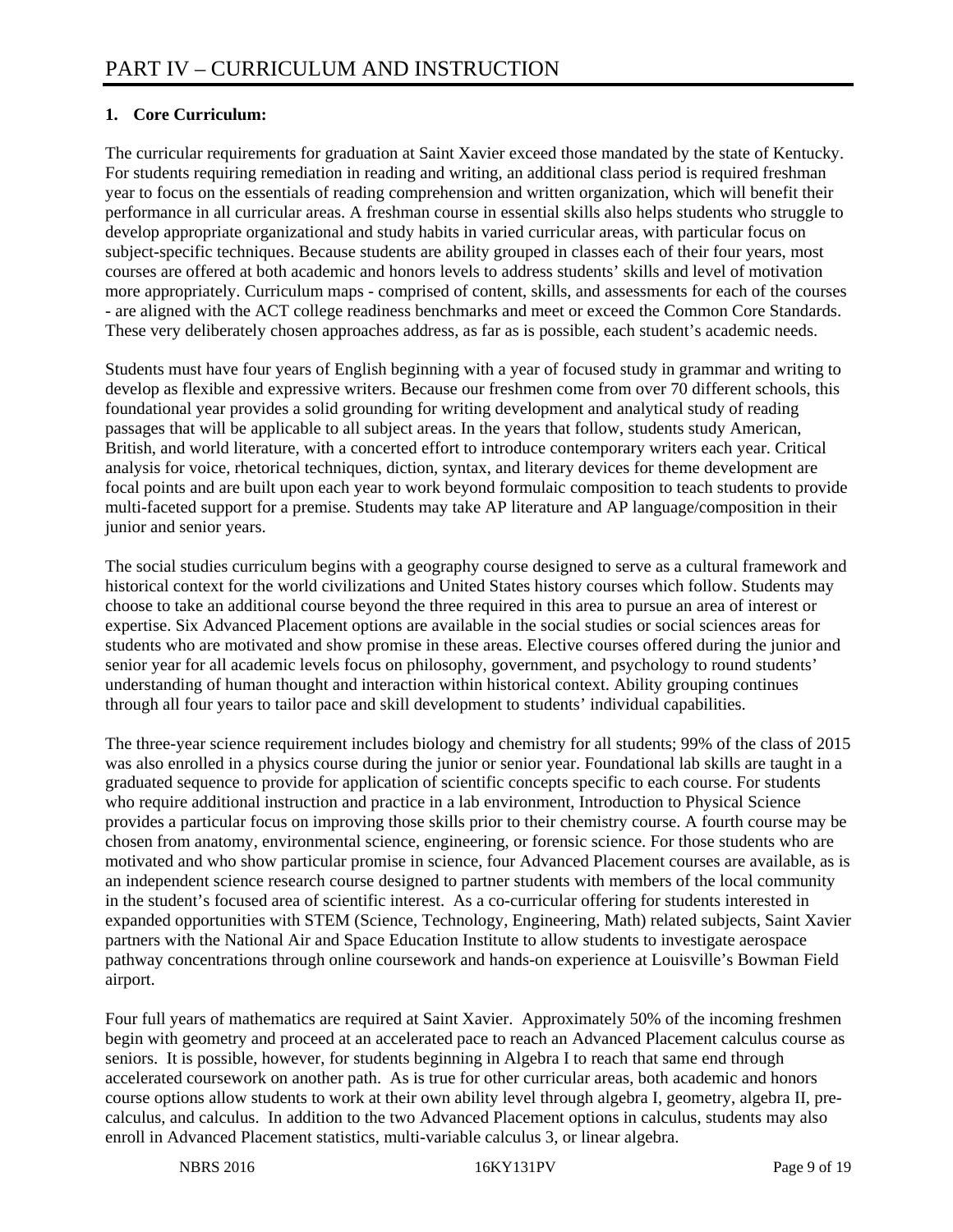The use of the ACT college readiness benchmarks as a measure of appropriate curricular content and skills provides a data driven approach to instruction. In addition to the core curriculum, courses in a wide variety of subject areas allow students to investigate fields that match their interests and abilities. Exceeding the state's graduation requirement in math, requiring at least two consecutive years of a world language, encouraging a fourth year of social studies and science, and requiring four theology credits prepares students to compete and thrive in a global community and to live as good men, capable of compassionate service.

## **2. Other Curriculum Areas:**

Students who graduate from Saint Xavier are required to have, in addition to fourteen core subject credits and four theology credits, one full credit of the fine arts, two consecutive years of the same world language, and one credit of health and physical education. There is also room in their schedule for four full credits of electives, which may include courses such as accounting or drafting, broadcast journalism, a third or fourth year of language, a fourth year of social studies or science, computer courses, or additional courses in the fine arts, according to their talents and interests. As is true of the core subject courses, most classes are offered with an honors option for the student who is motivated and willing to manage an increased work load.

In the fine arts, sophomores, juniors, and seniors are provided with traditional visual, musical, and dramatic arts experiences, such as ceramics, acting, percussion, and photography, but may also opt for more technologically artistic directions, composing music on digital media or creating visual works using graphic arts programs to enhance opportunities for individual expression. Budding writers may take courses in creative writing which culminate in projects such as dramatic scripts, novels, or short stories. Students interested in theatre may pursue experiences in acting, improvisational theatre, or production direction.Exceptionally talented and motivated students may choose from Advanced Placement courses in 2- D, 3-D, drawing, music theory, and art history.

The world language program is extensive and varied, offering a four-year experience in four separate languages: Chinese, French, German, and Spanish. Each language may culminate in an Advanced Placement option for the fourth year student. We also offer a Spanish conversation course for those students who wish to remain conversant or continue to improve oral proficiency in Spanish without the traditional work load for a third or fourth year language option. In the spring of 2015, twenty-five students sat for the Advanced Placement exam in one of these four languages.

The same breadth of offering is true in the computer science courses, where students gain hands-on experience, for example, programming directions for objects using the 3-D printer or movements and responses from the humanoid and lego robots. Their teachers "coach" them through programming exercises on which the students work collaboratively to solve real dilemmas. Saint Xavier has been chosen by the College Board as one of only forty schools nationwide to help create and pilot a new Advanced Placement course in computer science to complement and expand upon the existing Advanced Placement programming course, which is also offered at Saint Xavier. In addition, courses such as robotics encourage students from all academic levels to learn the basics of programming for use in any number of occupational settings. For the student interested in drafting and architecture, Computer Aided Drafting offers exposure to software enabling students to create both working and schematic drawings.

The school's health and physical education courses are designed for freshmen to encourage a lifestyle of fitness through the creation of fitness plans taking into consideration students' personal interests and fitness goals. Strength and fitness is offered as an upperclassman elective for those who want more structure in the pursuit of personal strength training.

For those students who envision themselves in business-related fields after high school, courses offering either personal enrichment or career-based direction are available for sophomores, juniors, or seniors in personal finance, accounting, economics, and business administration.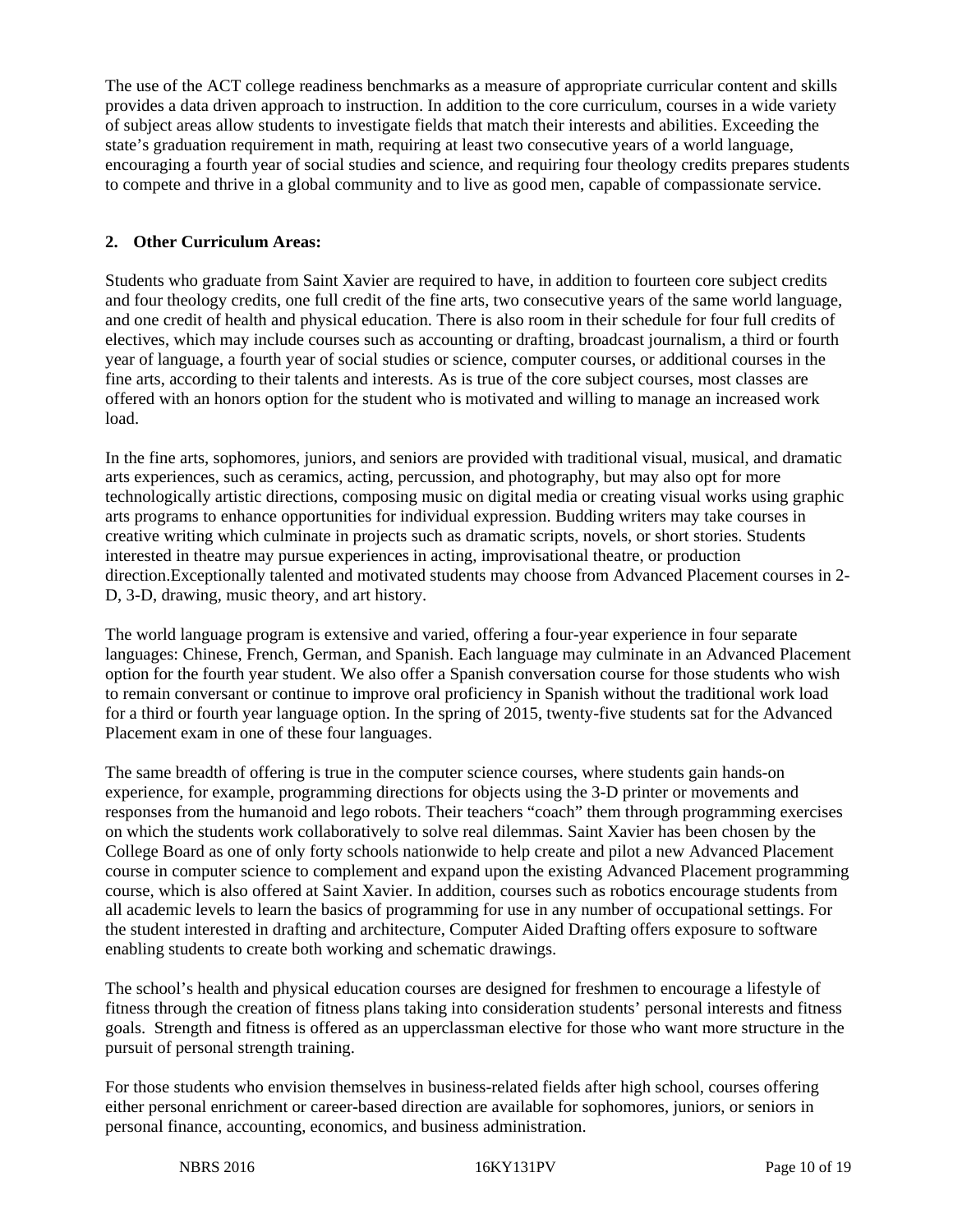Finally, students are required to take four full years of theology courses investigating sacred scripture and the ministry of Jesus Christ for the freshman and sophomore years, social justice and ethics in the junior year, sacraments for the first semester of their senior year, and a choice of spirituality or world religions for their final semester.

Each of these additional curriculum areas offer courses that meet daily in either a full year or a semester format and add dimension to each student's broader education. Complementing the core courses, these serve to foster lifelong learning and interests, encourage character development, a sense of global responsibility – including digital citizenship - and nurture emotional and spiritual growth.

#### **3. Instructional Methods and Interventions:**

Curriculum maps for each course taught at Saint Xavier specify the skills and content which are the focus for the course as well and the types of formative and summative assessment used to determine growth and eventual mastery. Horizontal and vertical alignment of these maps ensures appropriate scaffolding of concepts and skills to assure most accurately that gaps are minimized. Because students are ability grouped, instructional methods range broadly from traditional lecture and discussion to the Socratic teaching method to encourage critical thinking skills. To provide differentiation, intervention and supplementation, teachers may create instructional clips on iPad apps like Educreation to provide students with additional instruction where needed. Even students may create "lessons" for their peers with apps such as Tellagami, where avatars provide instruction with students or teachers providing the narrative. "Flipped" classrooms allow students to acquire information from varied resources, such as interactive texts, supplemental websites or study/lab iPad apps, for homework, and then use class time to apply, analyze, or integrate that information into a greater context.

To assess student comprehension, teachers may use apps such as Nearpod, Kahoot, or Socrative to gauge understanding from individuals or from the group as a whole. Sites such as Todaysmeet.com allow individual students to provide extended responses to prompts in any content area; their responses are immediately visible to the class if the teacher so desires and can serve as a spring board for discussion and debate, while providing a valuable assessment opportunity for the teacher.

Intervention methods are extensive.Weekly academic reviews are completed to determine students who are at risk of failure and to develop, with school personnel, an intervention plan which may include required after-school study with tutoring services, required teacher meetings, and/or attendance at an after-school group for freshmen who are having difficulty adjusting to high school. Saint Xavier also has a Learning Difference Resource Coordinator who reviews the documentation of LD students in order to align resources for additional services, such as testing, should it be required or desirable.

Instructional methods are as varied as are our students to ensure a rigorous grounding in the "3 Rs" while encouraging individual growth consistent with both ability and interest through the "4Cs" – creativity, collaboration, communication, and critical thinking - that are inherent to success in a global society in the 21st century. Whether students need instructional augmentation or additional opportunities for individual challenge, appropriate experiences can be found.

#### **4. Assessment for Instruction and Learning and Sharing Assessment Results:**

ACT benchmark data is used as a yardstick by which to measure coverage of skills and content in courses and to determine departmental goals and professional development. The same benchmark data is broken down to investigate specific skills in core subject areas to improve assessment and to determine the extent to which students are college ready. College Board Advanced Placement Potential data is used by teachers, administrators, and counselors to advise students to challenge themselves with course selection based on predictors gleaned from this data. Item Response and Profile Summary Reports from the PLAN are used in conjunction with our curriculum maps to assess the overall effectiveness of our curriculum and help us target curricular areas for additional revision or emphasis. World language teachers administer national language exams to gauge the vertical alignment of the curriculum in each language. Where applicable, we also use Accommodation Plans and psycho-educational assessments to differentiate instruction.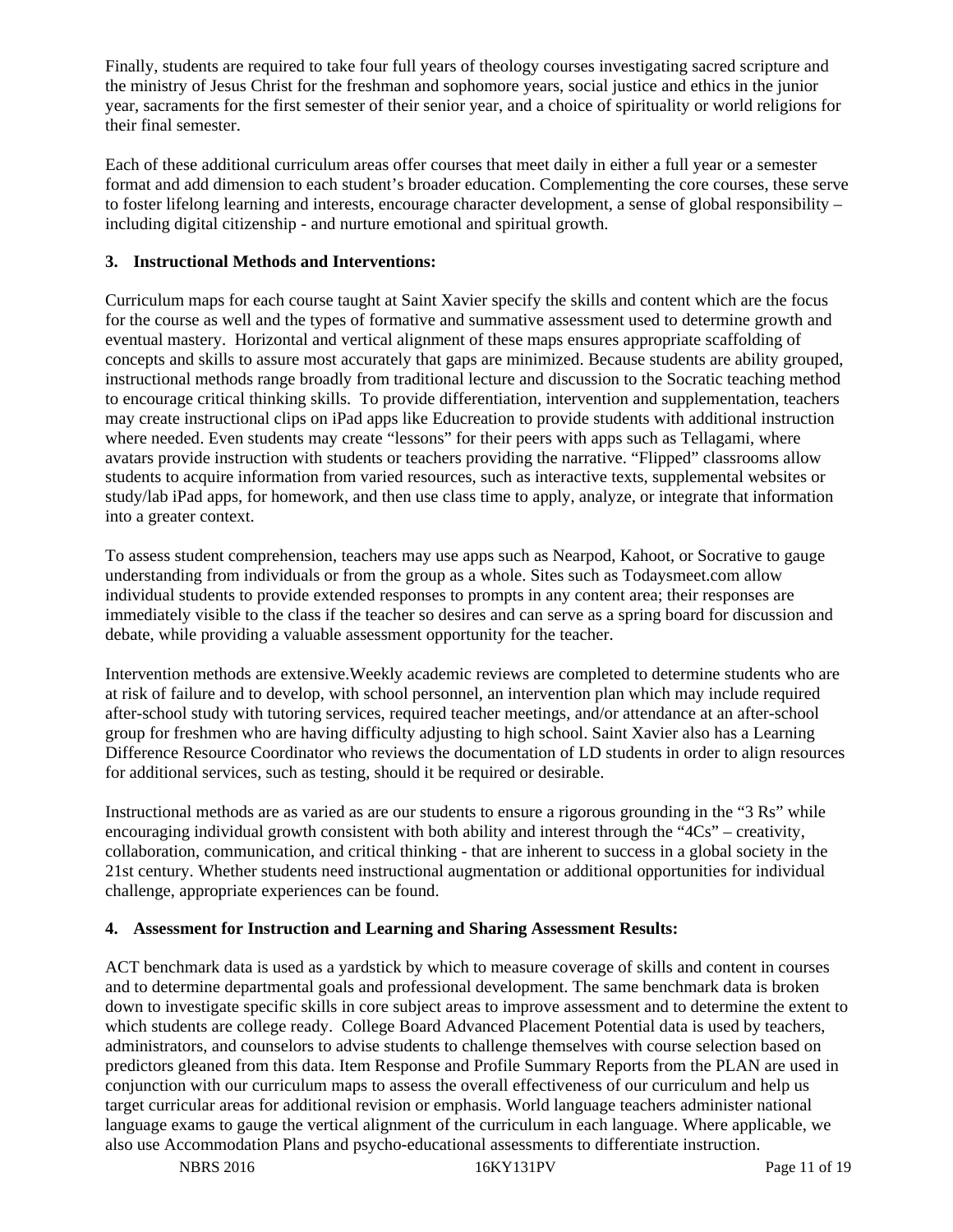Student performance data is used to assess and evaluate student learning and mastery of specific content and skills in all curricular areas and is used also to conduct a comprehensive audit of our curriculum in all courses to assure both horizontal and vertical alignment, as well as alignment with state, College Board, and ACT benchmarks. This data also facilitates collaborative discussions regarding types of instructional strategies, learning activities, and assessment.

Advanced Placement (AP) data provides valuable information for us in evaluating the scope of the four year curriculum in virtually every subject area. Because our students take almost 650 exams in 24 subjects each spring, the results offer objective affirmation of the breadth of curricular options and the depth of preparedness in each subject area. Because there are AP options for students from almost every ability group, we are able to challenge students broadly and at the same time have an objective measure of the thoroughness of course content when compared to a nationally-normed subject test at the college level. This objective data, because it spans so many specific content areas, is particularly important in informing the community of our students' academic achievements.

Our students' performance in varied contests such as the Kentucky Department of Education's Robotics Competition, the Western Kentucky University Computer Programming Competition, or the University of Louisville Engineering Competition also allows us to measure our curriculum and students' creative application of content to that of students in other area schools and share our successful programs with the greater community.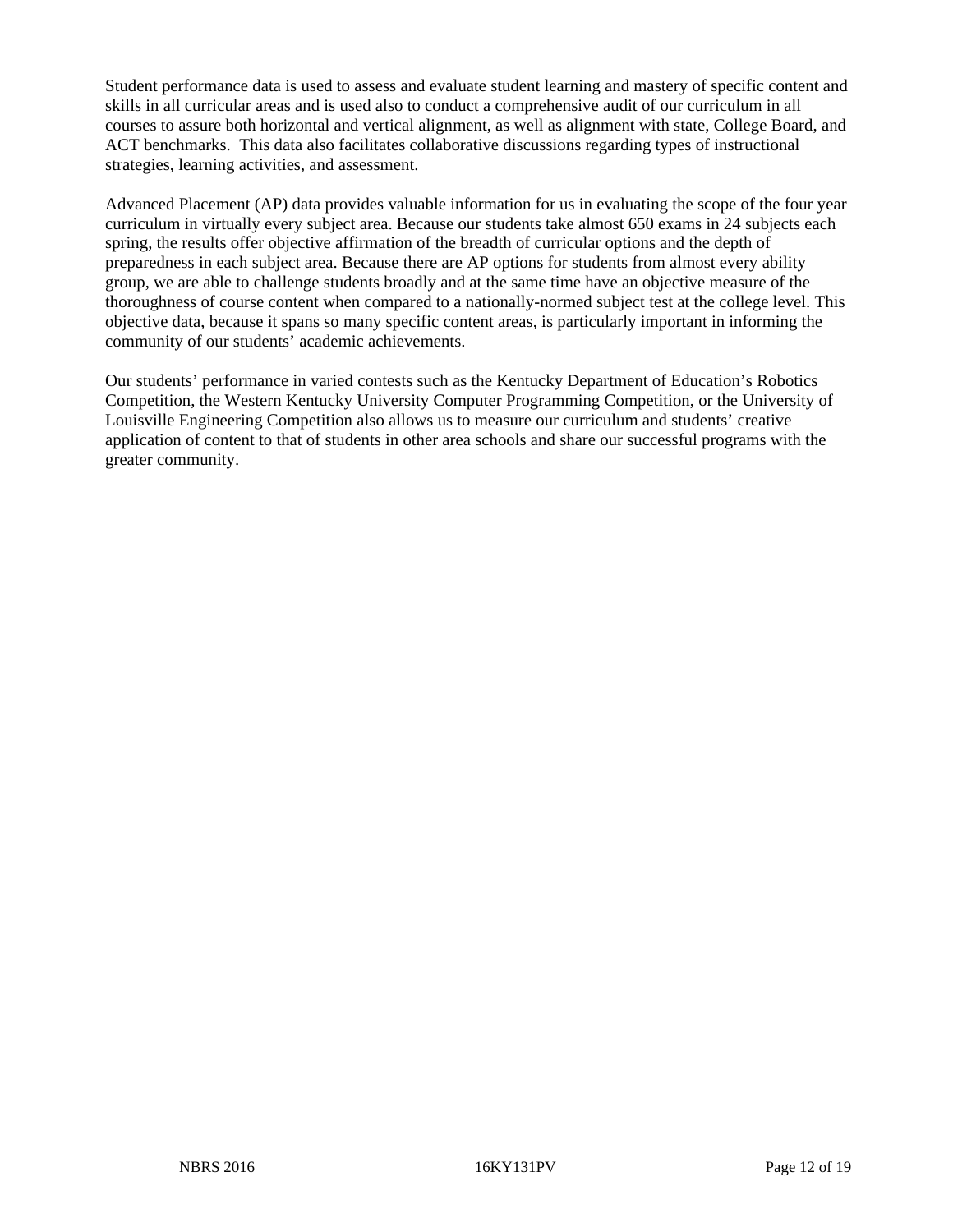## **1. School Climate/Culture:**

Saint Xavier encourages a relational atmosphere where students can self-advocate and where faculty and staff are accessible. Focusing all interactions on the five core values of the Xaverian charism – trust, zeal, simplicity, compassion, and humility – faculty, staff and students work together to serve the local and global communities and to encourage the formation of good men who will impact their world in a positive manner. Service is a centerpiece of a Xaverian education, and all students and faculty participate throughout the year in activities such as the building of a home in Belize, serving as pall bearers for the indigent population in Louisville, and insulating low income homes for energy conservation.

Brotherhood and camaraderie are fostered through a freshman field day and a multi-faceted intramural program that includes over 1,000 participants in eleven different sports. Over 70 clubs ranging from outdoor adventure and literary magazine to the medical club and mock trial allow students opportunities to pursue individual interests and possible career options. Each club is moderated by faculty members and may engage local alumni professionals for expertise and experience.

The nine-member Guidance department works to offer emotional support to students and educational opportunities for families to navigate the rough waters of young adulthood. Counselors conduct group sessions for freshmen who struggle academically in the transition to high school, and parent sessions are held to offer information on topics such as drugs and alcohol issues, adjusting to high school, and college readiness.

Because Xaverian teachers are called to provide a relational experience accompanied by rigorous academic preparation, teacher leaders are crucial to the functioning of the school on every level. As is true with the students, teachers also join one another in both social and service activities together to foster camaraderie and connectedness. Teachers also engage in peer observations as a formative exercise to coach one another and to share best practices and resources. With a faculty of 112 educators, most professional development opportunities are planned and led by our teachers for one another to provide a venue for sharing methods, materials, and expertise among academic disciplines.

Finally, the school holds annual Excellence Rallies where accomplishments of all types – academic, athletic, service, extra-curricular – are applauded by all members of the school community. These are opportunities for us all to celebrate the synergy that creates our school culture and to commend virtually every member of the school family for his or her part in fostering the closeness that characterizes it.

#### **2. Engaging Families and Community:**

Family and community support are an integral part of the educational process at Saint Xavier. In fact, student and parent input and interviews were an important part of our most recent accreditation and selfstudy process for SACS and SAIS. Parent programs on drug and alcohol issues, adjusting to high school, and college planning and financing encourage parents to communicate with school personnel and establish a collaborative approach to each young man's healthy development. Active Alumni Association, Boosters, and Mothers' Club groups extend community and parent involvement.

Guest speakers for clubs in fields such as robotics, aviation, law enforcement, or medicine keep businesses, agencies, and companies in the Louisville area aware of Saint Xavier's curricular offerings and provide valuable networking possibilities for graduates. Student and teacher involvement with service programs that provide opportunities to work directly with the marginalized throughout the community provide a chance to develop empathy and to see beyond one's own circumstances to recognize the universal predicaments of the human condition. Our faculty, for example, has provided monthly meals for the Ronald McDonald House for over fifteen years, and the St. Joseph of Arimathea Society, involving both students and adult members of the school community, has provided a prayer service and pall bearers for the indigent population for almost one decade. Our Ryken Service Club maintains active relationships with non-profit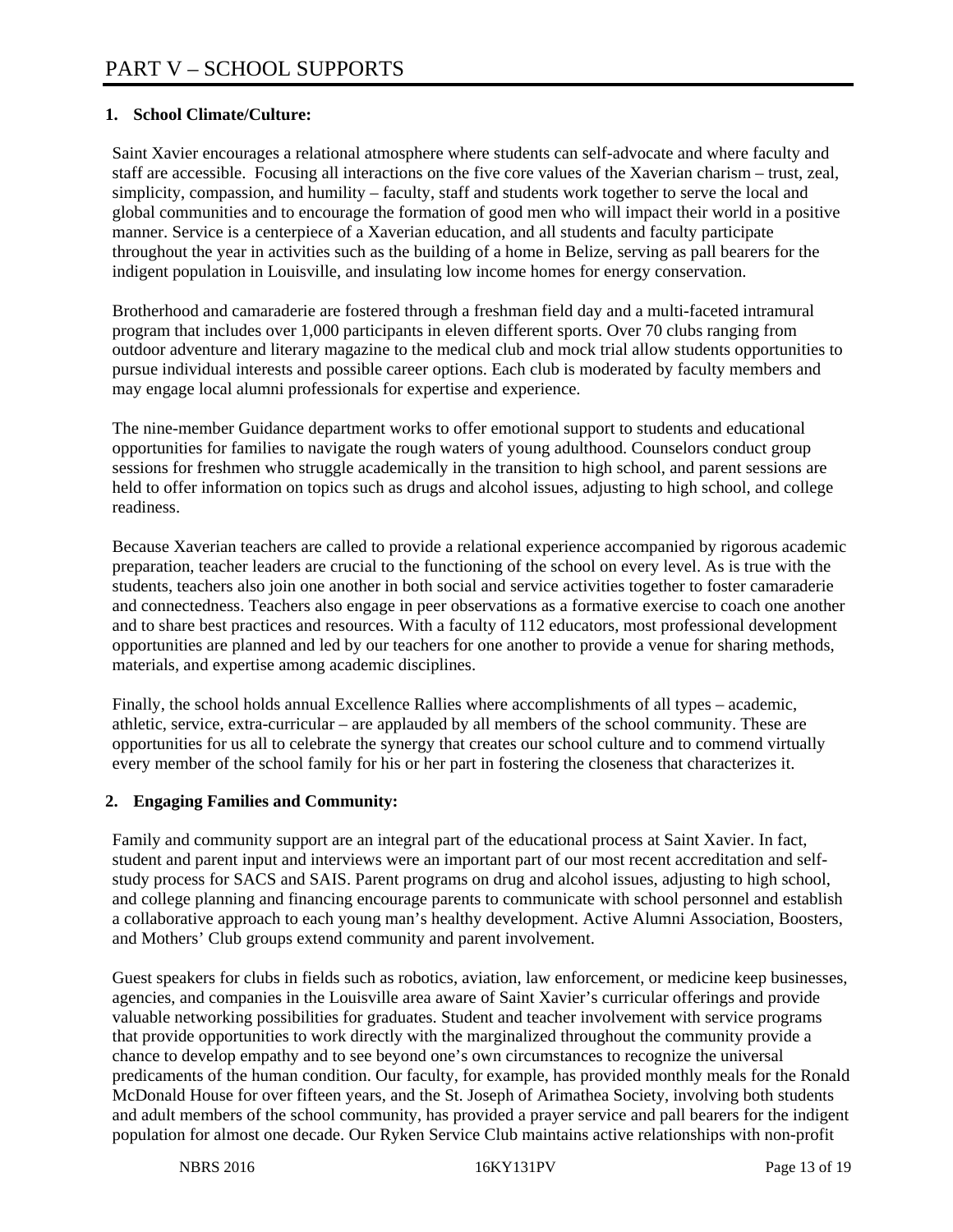organizations like Catholic Charities and Hand-In-Hand Ministries and annually sends a group of students and faculty to build a home in Belize for the latter. Students' four-year service requirement results in thousands of hours annually spent working in and for the greater Louisville community.

Institutions of higher learning are also part of the broader Saint Xavier community. Not only do we offer pre-calculus for dual credit with the University of Louisville, but we also hosted UL for an admissions day in October of this year where 38 of our seniors applied and were accepted for admission for the fall of 2016. In the spring of 2016, a gathering for students with learning differences and their parents is planned with representatives from Jefferson County Technical College and the University of Louisville to demystify the college application process and to discuss accommodations available at the university level. Two of our nine guidance counselors are solely college counselors who maintain relationships with colleges and universities to better facilitate an appropriate match between student and college choice.

#### **3. Professional Development:**

Because of the One-to-One Initiative, a great deal of time and effort has been spent in teacher-led PDs (professional development) to serve two purposes: to encourage teacher leadership among colleagues and to create both transference of techniques and ready support in-house. This on-going sharing of best practices encourages professional camaraderie and healthy peer pressure to spur growth and experimentation with iPad applications for instruction and curriculum supplementation. For example, we sent two teams of educators to learn from national examples. They then returned and taught over sixteen separate groups of teachers, in both our school and in other schools. We found in the process that technology training differed from more traditional methods; we needed to reach smaller groups with handson attention. Developing more leaders within our own faculty allowed us to meet this new demand of teacher-student ratios. This model of leadership has grown beyond technology training, as faculty have led workshops such as project-based learning, assessment using rubrics, research-based effective pedagogy, and the spirituality of teaching. Such an approach also addresses succession planning for school leaders. We have also provided PD on teen resiliency and suicide prevention and in 2016 will host an AP world language training for area Catholic schools.

21st Century standards – the 4 C's - inform our approach to teaching and learning insofar as we emphasize collaborating, communicating, creating, and critical thinking. Recent departmental and individual goals demonstrate this as teachers shared trials and successes of technology integration in classrooms. In addition, teachers work together to apply the ACT benchmark standards to their individual and departmental course content and skills maps to inform both vertical and horizontal alignment within the curricular framework. These efforts have reduced gaps in the curriculum and support student achievement in a more comprehensive manner.

We are also seeing the value of four years of peer observations. With teacher leadership, we have fostered a more collaborative culture, where teachers more readily welcome and visit each other to share their classroom practices and provide valuable peer coaching. Such collaboration and communication result in a greater level of reflection on teaching and learning, one of the Educational Professional Standards of our state. These developments relate to 6 of the 10 state standards and result in an increased capacity for teachers and administrators. Teachers can learn from their colleagues, and administrators share more leadership with teachers, allowing them to move on to other areas, while teachers grow their own leadership.

#### **4. School Leadership:**

 Saint Xavier's Leadership Team is fully vested in the core values of Xaverian Brothers' education, which seeks to develop the whole person through a systemic approach that assists students in identifying interests and talents and developing their full potential. The school strives to build graduates whose character, knowledge and skills prepare them for lives of service.

The school's Board is charged with governance decisions, strategic planning, fiduciary oversight, allocation of resources to meet strategic initiatives and the selection of the President. In the President-Principal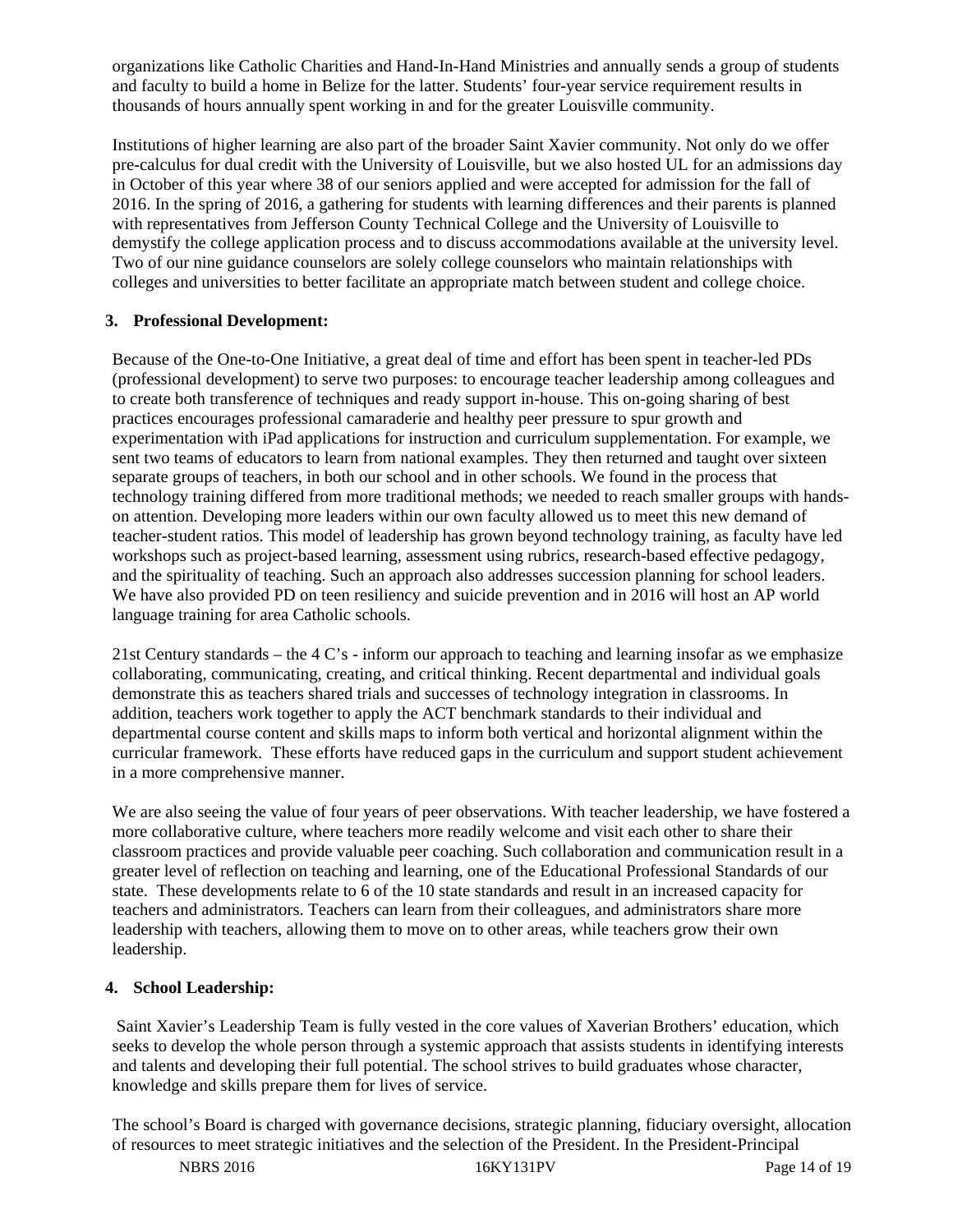Model, the President is responsible for overall mission advancement, pastoral leadership and the selection of key leaders. The Principal reports to the President and leads all facets of the educational program and student life, ensuring approaches that build capacity in students and faculty and affirm the dignity of each person. Additionally, Saint Xavier's Vice-Presidents for Advancement and Finance, Director of Admissions and Plant Director report to the President; the Assistant Principals for Studies, Academic Services, Instructional Supervision and Student Life, as well as the Director of Campus Ministry, Athletic Director and Guidance Chair, report to the Principal. Together, the Leadership Team creates programs and opportunities that engage students in active learning, foster outstanding achievement in students with a broad range of abilities, and build enduring relationships that assist students in becoming confident lifelong learners.

Some recent examples of leadership that are faithful to Saint Xavier's mission and vision for excellence include the current strategic planning process as a follow-up to the 2010 plan, the implementation of a Oneto-One Technology initiative, professional development programs utilizing teacher leaders and retooling the Student Council with emphasis on school spirit. Most significantly, the One-to-One initiative came out of a detailed strategic planning process involving hundreds of stakeholders and enthusiastic Board support and funding. By 2012, the iPad Program was in place for freshmen and sophomores and by 2014 the new tool was engaging all students in active learning, fostering teacher collaboration and encouraging massive professional development that built capacity in teacher leaders and empowered them to assist colleagues in using technology in instruction. That student-focused decision, carefully implemented and fully funded, changed the school's culture and climate very positively.

Likewise, administrative support, moderator leadership and involvement of diverse faculty who have keen talent for student development and who like being with students in their activities, brought about a revitalization of the Student Council, including the practice of parliamentary procedures and an all-time high involvement of students in school activities and spirit.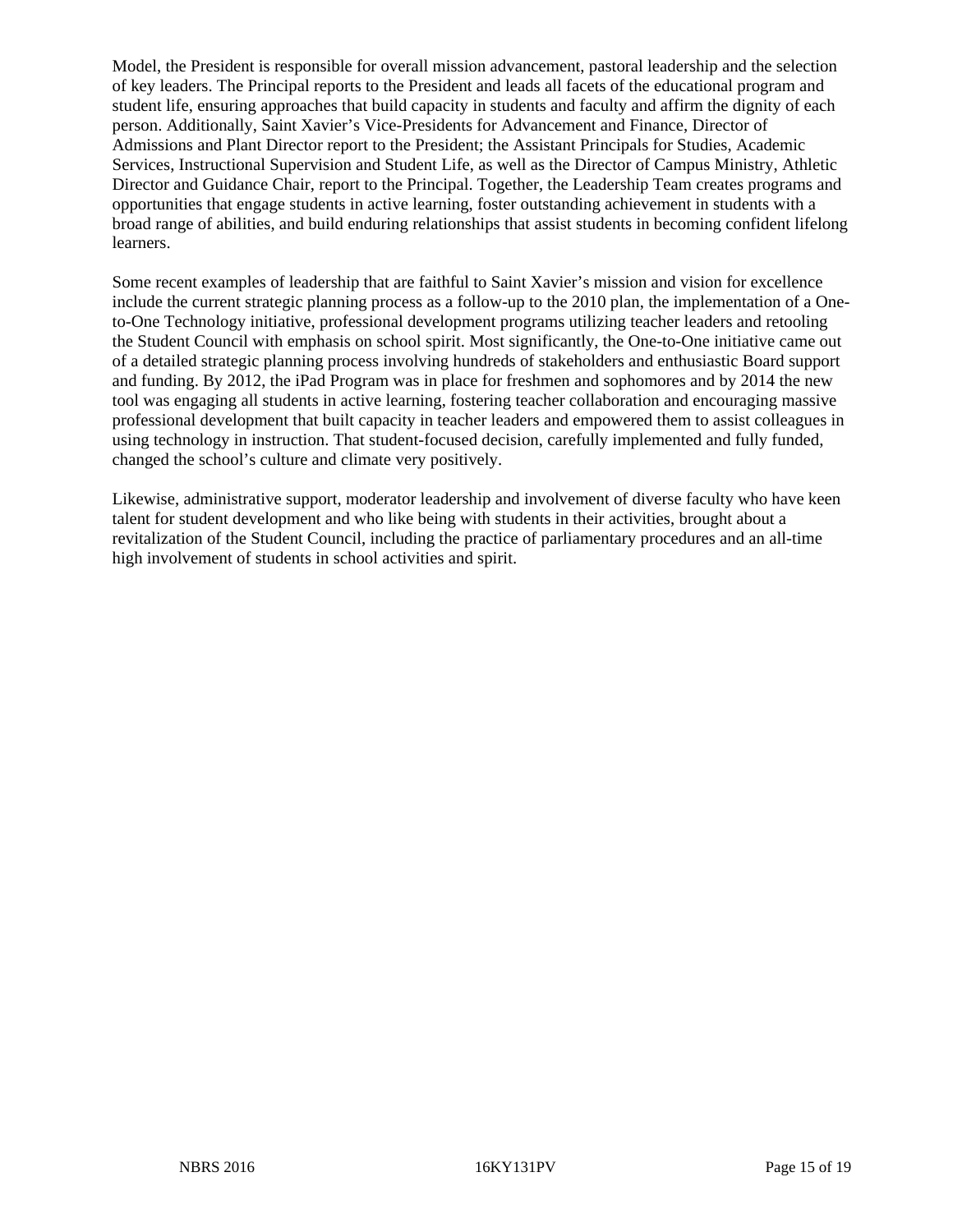The creation of a rigorous and highly relational school culture, which expects achievement at the highest levels and holds students and staff accountable for continuous growth, is the socio-emotional practice that makes the school so successful. The school's results for 151 years with over 20,000 alumni are due in large part to a systemic approach and vibrant culture that are pervasive in the institution and its staff, calling each student to excellence and engaging students and faculty in highly relational instructional and extracurricular activities that help each learner identify, explore and develop his unique talents. Programs of study are tailored to a student's achievement and readiness for challenging work in each academic discipline. Flexibility within the master schedule allows for different level placements in light of relative strength or weakness within each subject, demonstrating Saint Xavier's commitment to differentiating and personalizing the instruction and experience for each student in a large school. Multiple reviews of a student's performance data and engagement in coursework allow for individual approval and placement in subsequent courses for the following year. Such personalized instruction and advising foster student success, growth and confidence in handling the most difficult courses by senior year, often garnering university credits or placement beyond traditional survey courses and assisting with success in college coursework for students who needed skill remediation.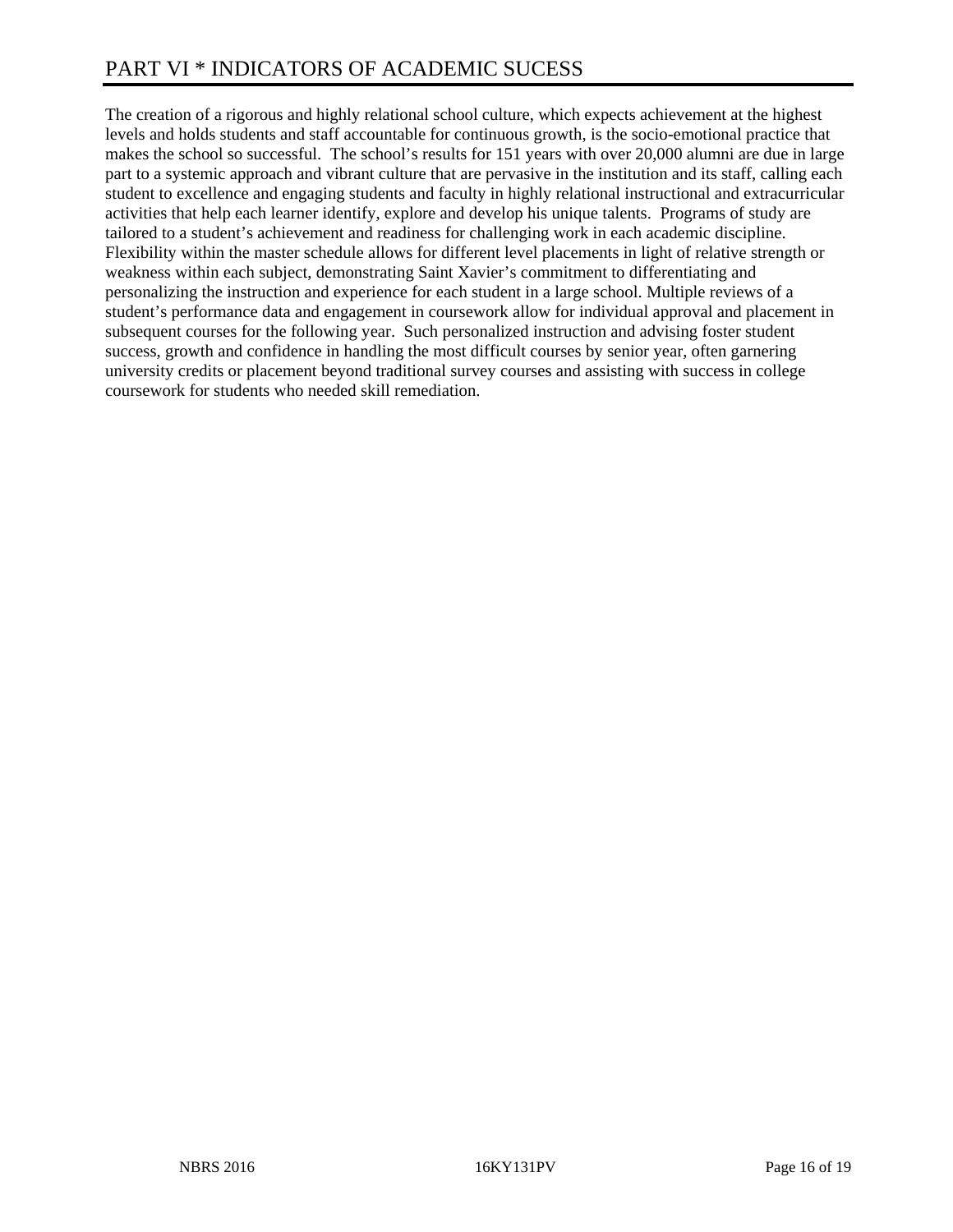# PART VII - NON-PUBLIC SCHOOL INFORMATION

1. Non-public school association(s): Catholic

Identify the religious or independent associations, if any, to which the school belongs. Select the primary association first.

| 2. | Does the school have nonprofit, tax-exempt $(501(c)(3))$ status?                                       | Yes X   | No. |
|----|--------------------------------------------------------------------------------------------------------|---------|-----|
| 3. | What is the educational cost per student?<br>(School budget divided by enrollment)                     | \$15715 |     |
|    | 4. What is the average financial aid per student?                                                      | \$4427  |     |
| 5. | What percentage of the annual budget is devoted to<br>scholarship assistance and/or tuition reduction? | 9%      |     |
| 6. | What percentage of the student body receives<br>scholarship assistance, including tuition reduction?   | 36%     |     |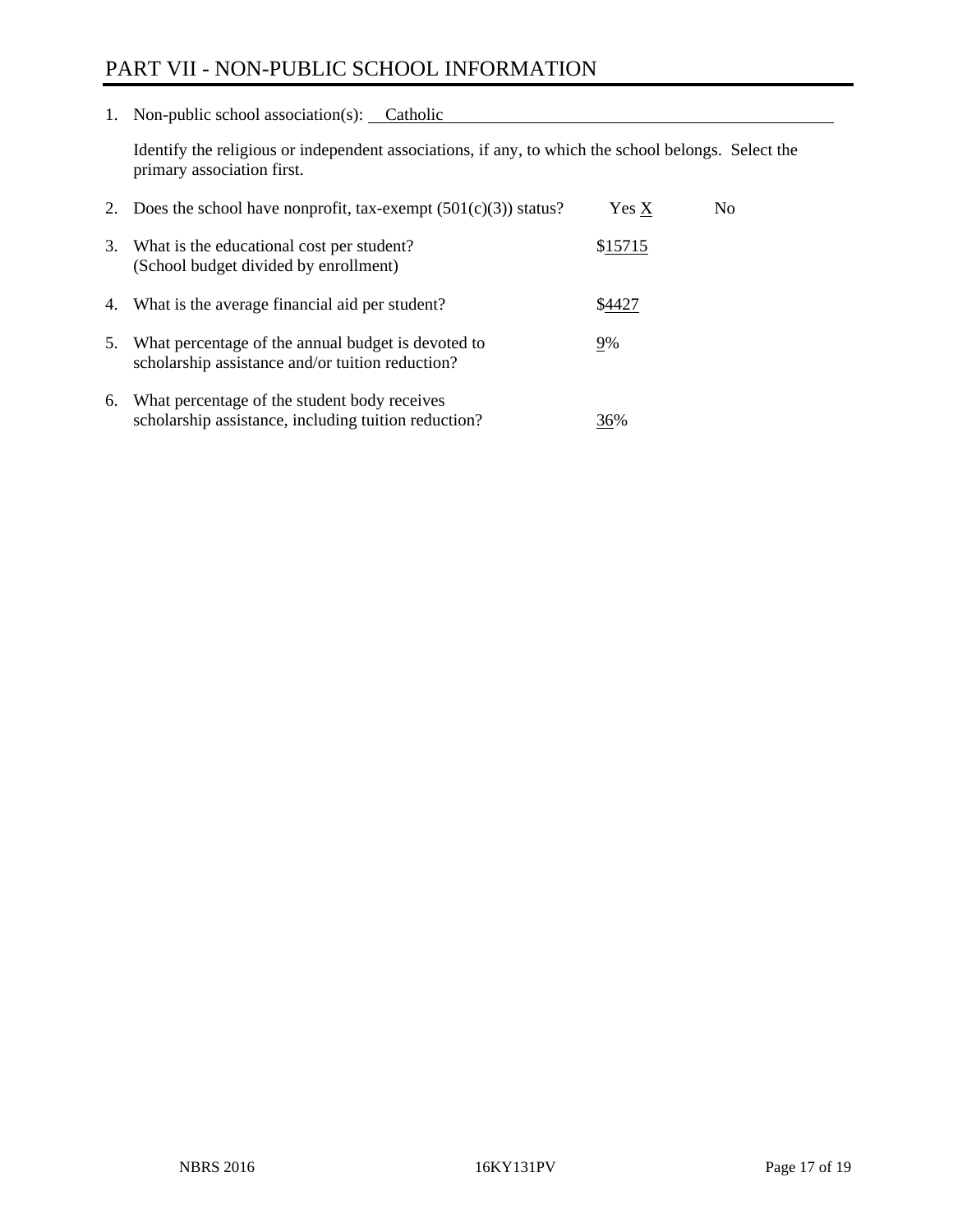| <b>Subject: Math</b>  | <b>Test: ACT</b>                 |
|-----------------------|----------------------------------|
| Grade: 12             | <b>Edition/Publication Year:</b> |
|                       | 2014                             |
| <b>Publisher: ACT</b> | Scores are reported here as:     |
|                       | Scaled scores                    |

#### **REFERENCED BY NATIONAL NORMS**

| School Year                                | 2014-2015 |
|--------------------------------------------|-----------|
| Testing month                              | Jun       |
| <b>SCHOOL SCORES</b>                       |           |
| <b>Average Score</b>                       | 24.5      |
| Number of students tested                  | 306       |
| Percent of total students tested           | 99        |
| Number of students alternatively assessed  |           |
| Percent of students alternatively assessed | 2.2       |
| <b>SUBGROUP SCORES</b>                     |           |
| 1. Other 1                                 |           |
| <b>Average Score</b>                       |           |
| Number of students tested                  |           |
| 2. Other 2                                 |           |
| <b>Average Score</b>                       |           |
| Number of students tested                  |           |
| 3. Other 3                                 |           |
| <b>Average Score</b>                       |           |
| Number of students tested                  |           |

**NOTES:** Students alternatively assessed were given approval by ACT to test over multiple days.